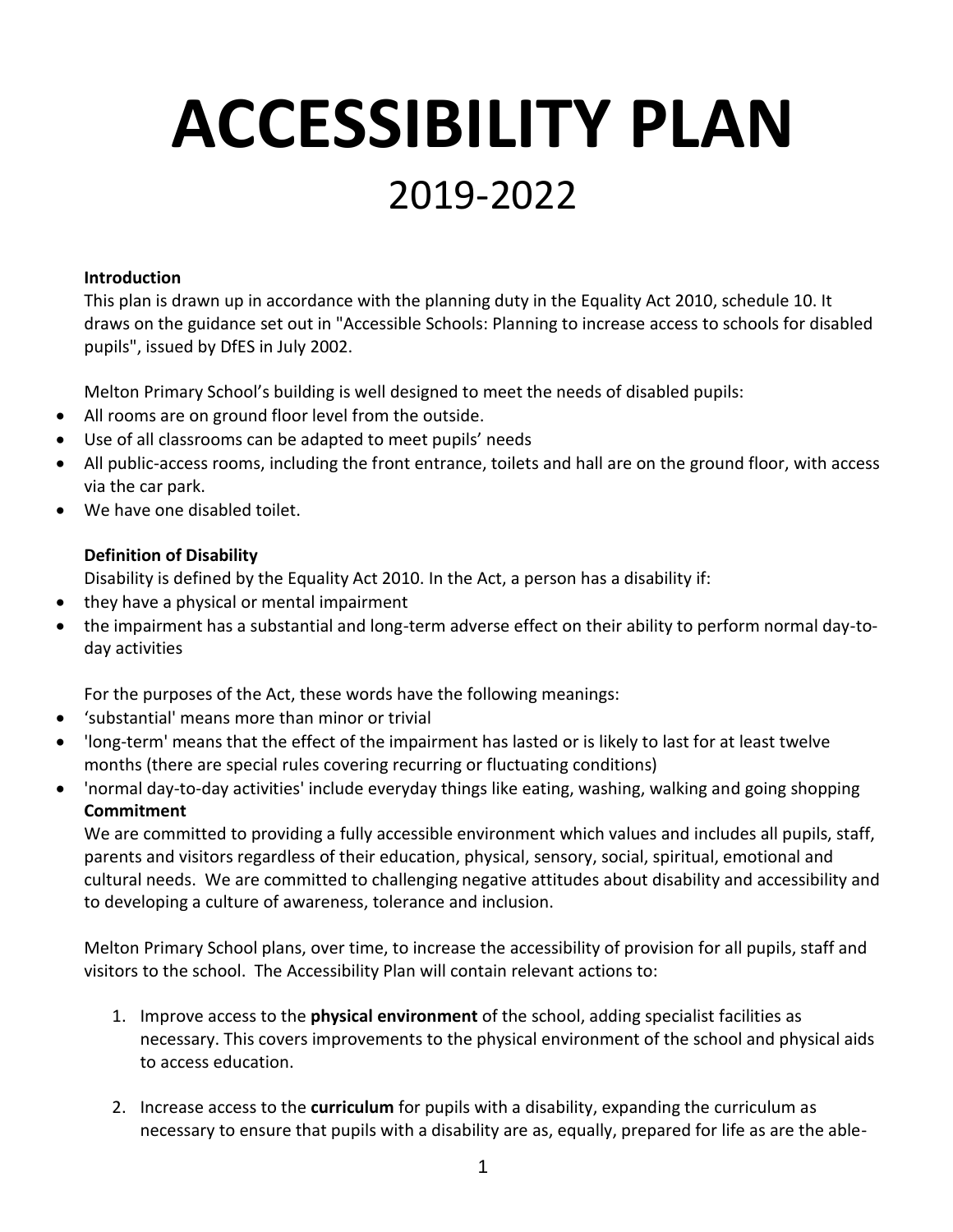bodied pupils; (If a school fails to do this they are in breach of the DDA). This covers teaching and learning and the wider curriculum of the school such as participation in after-school clubs, leisure and cultural activities or school visits. It also covers the provision of specialist **aids and equipment**, which may assist these pupils in accessing the curriculum.

3. Improve the delivery of **information** to pupils, staff, parents and visitors with disabilities. Examples might include handouts, timetables, textbooks and information about the school and school events. The information should be made available in various preferred formats within a reasonable time frame.

Attached is an action plan relating to these key aspects of accessibility. This plan will be reviewed and adjusted on an annual basis. New plans will be drawn up every three years.

We acknowledge that there is a need for ongoing awareness raising and training for staff and governors in the matter of disability discrimination and the need to inform attitudes on this matter.

The Accessibility Plan should be read in conjunction with the following policies, strategies and documents:

- Curriculum long term plan
- Equal Opportunities and Diversity Policy
- Staff Development programme
- Health & Safety (including off-site safety) Policy
- Inclusion Policy
- Special Educational Needs Policy
- School Improvement Plan

The Plan will be monitored through the relevant committees of the Governing Body.

The school will work in partnership with the local education authority in developing and implementing this plan.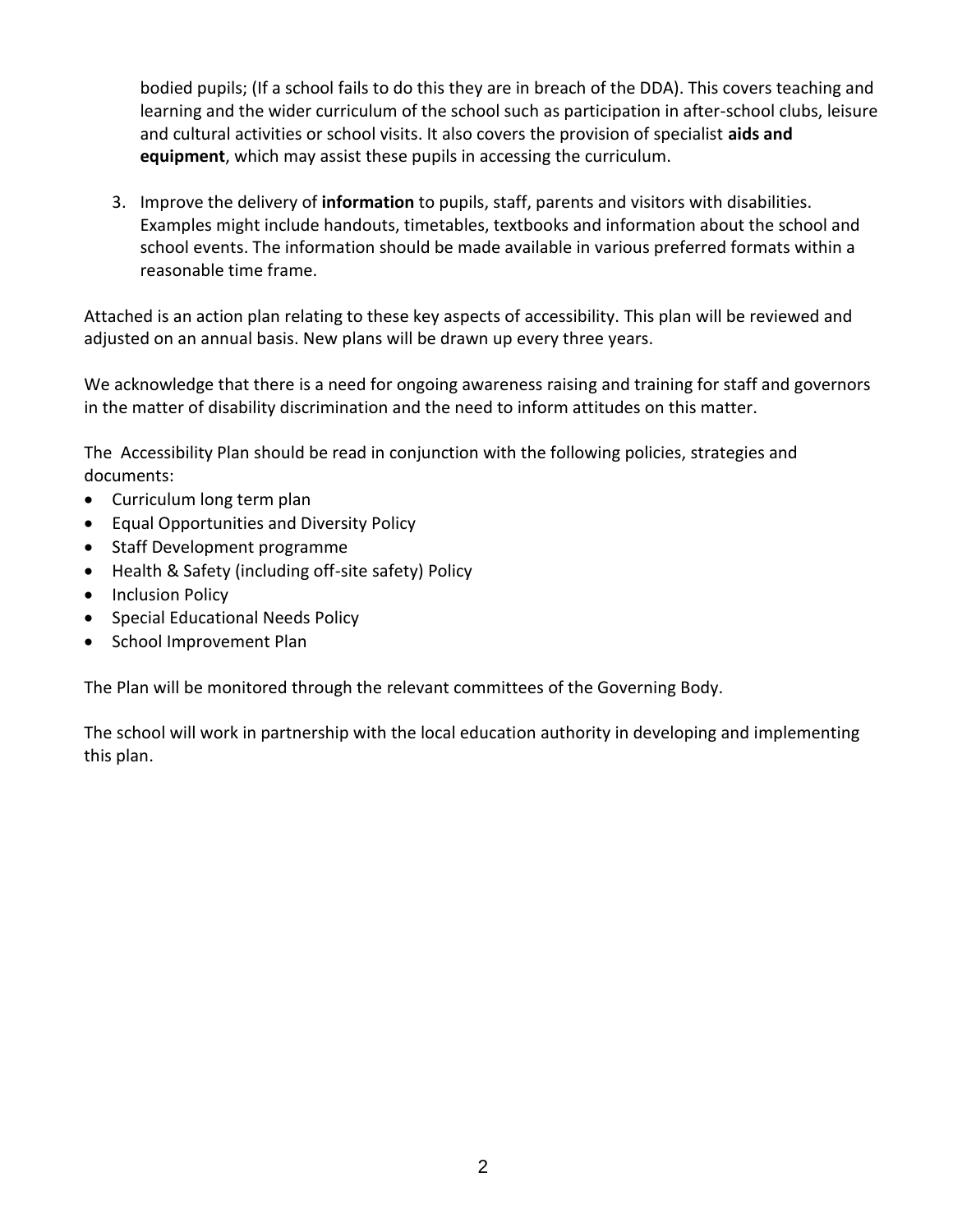## Accessibility Action Plan  $2019 - 2022$

| Section 1: Improve access to the <b>physical environment</b> of the school |                                      |                  |                       |                           |                                  |  |
|----------------------------------------------------------------------------|--------------------------------------|------------------|-----------------------|---------------------------|----------------------------------|--|
| TARGET                                                                     | <b>TASK</b>                          | <b>TIMESCALE</b> | <b>COST</b>           | <b>RESPONSIBILITY</b>     | <b>OUTCOME</b>                   |  |
| To ensure that the                                                         | Clerk to the Governors to add to     | Annually         | N/A                   | <b>Chair of Resources</b> | Plan reviewed. Legislation       |  |
| Accessibility Plan is                                                      | agenda as required.                  | (Spring)         |                       | sub committee             | adhered to.                      |  |
| annually reviewed by                                                       |                                      |                  |                       |                           |                                  |  |
| <b>FGB</b>                                                                 |                                      |                  |                       |                           |                                  |  |
| To improve staff                                                           | Review training needs. Provide       | Ongoing          | <b>Training Costs</b> | AD/LH                     | Disability issues are identified |  |
| awareness of disability                                                    | training as necessary or             |                  | £500                  |                           | and addressed by all staff.      |  |
| issues.                                                                    | appropriate.                         |                  |                       |                           |                                  |  |
| To ensure all policies,                                                    | During natural review of policies,   | Ongoing          | N/A                   | $AD / Sub-$               | Policies are fully inclusive of  |  |
| where necessary,                                                           | consider and include measures to     |                  |                       | committee chairs          | issues related to disability and |  |
| consider the                                                               | address disability access            |                  |                       |                           | reflect current legislation.     |  |
| implications of disability                                                 |                                      |                  |                       |                           |                                  |  |
| access                                                                     |                                      |                  |                       |                           |                                  |  |
| Increase disabled access                                                   | Re-mark the car park to include an   | Spring 2020      | £1000                 | AD/LB                     | Improved safety for all children |  |
| parking to improve safe                                                    | identified accessible parking space. |                  |                       |                           | and visitors when accessing      |  |
| access to school for all                                                   |                                      |                  |                       |                           | school.                          |  |
| children and visitors.                                                     |                                      |                  |                       |                           |                                  |  |
| Improve external                                                           | Yellow strip-mark/paint step edges   | Autumn 2019      | £200                  | AD/LB                     | Visually impaired people feel    |  |
| environment access for                                                     |                                      |                  |                       |                           | safe in school grounds           |  |
| visually impaired people                                                   |                                      |                  |                       |                           |                                  |  |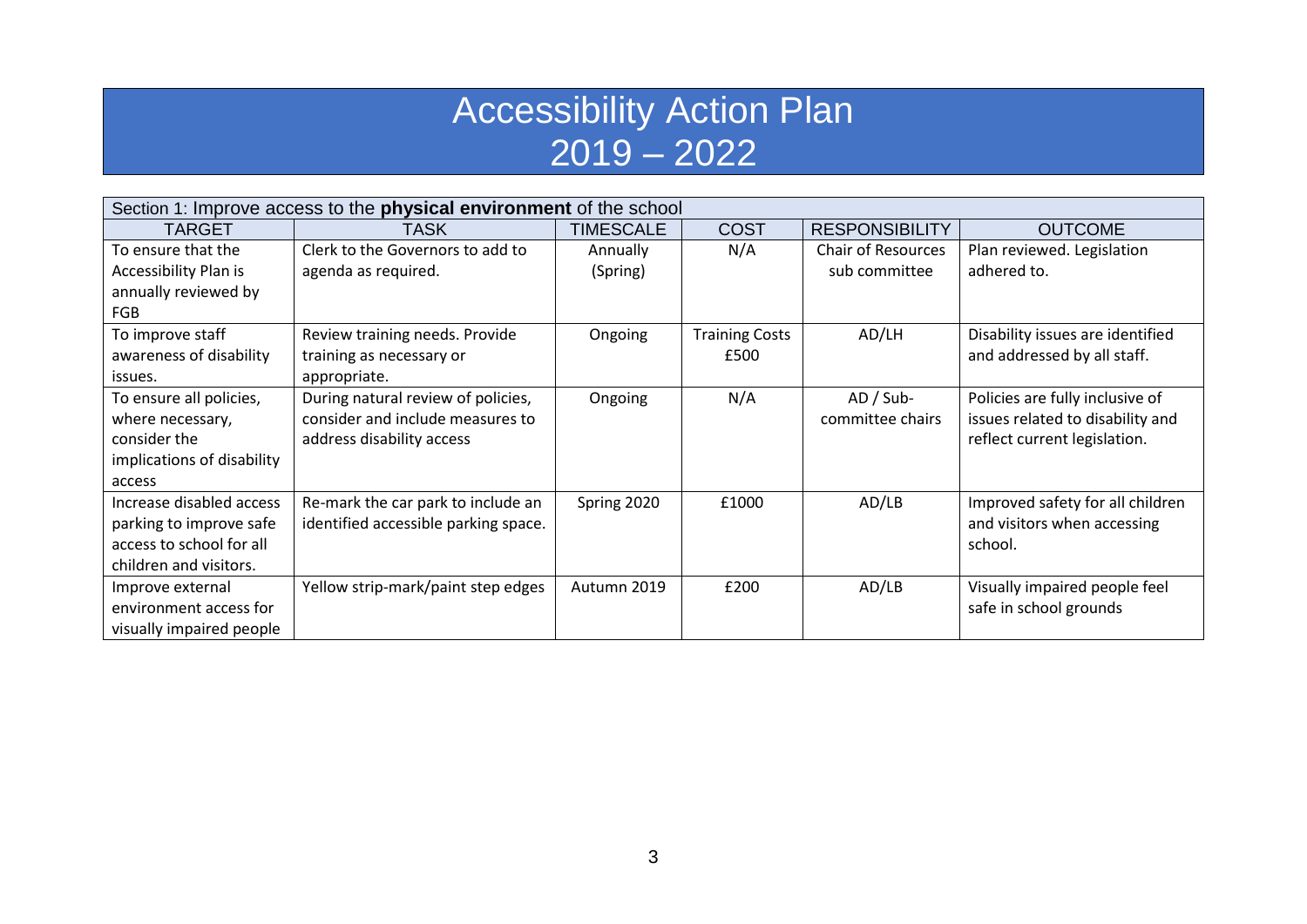| Section 2: Increase access to the curriculum for pupils with a disability |                                       |                  |                       |                       |                                   |  |
|---------------------------------------------------------------------------|---------------------------------------|------------------|-----------------------|-----------------------|-----------------------------------|--|
| <b>TARGET</b>                                                             | <b>TASK</b>                           | <b>TIMESCALE</b> |                       | <b>RESPONSIBILITY</b> | <b>OUTCOME</b>                    |  |
| Provide new/improved                                                      | Staff training programme on using     | Spring 2020      | <b>Training Time</b>  | LH.                   | Improved standards of speech &    |  |
| methods and systems                                                       | PECs.                                 |                  |                       |                       | language across school.           |  |
| for children with                                                         |                                       |                  |                       |                       |                                   |  |
| disabilities to                                                           | <b>Purchase additional PECs</b>       | Spring 2020      | £200                  | LH                    | Pupils with communication         |  |
| communicate with staff                                                    | resources for individual children     |                  |                       |                       | barriers feel more confident and  |  |
| and their peers.                                                          | and staff to use.                     |                  |                       |                       | can communicate better with       |  |
|                                                                           |                                       |                  |                       |                       | staff and peers.                  |  |
|                                                                           | Teach Makaton throughout school.      | Summer 2020      | N/A                   | LH                    | Pupils with communication         |  |
|                                                                           |                                       |                  |                       |                       | barriers feel more confident and  |  |
|                                                                           | <b>Staff Makaton training</b>         | Summer 2020      | <b>Training time</b>  | LH                    | can communicate better with       |  |
|                                                                           |                                       |                  |                       |                       | staff and peers.                  |  |
| To continue to train staff                                                | SENCO to review the needs of          | Ongoing          | <b>Training Costs</b> | LH                    | Staff are able to enable all      |  |
| to enable them to meet                                                    | children and provide training for     |                  | £500                  |                       | children to access the            |  |
| the needs of children                                                     | staff as needed.                      |                  |                       |                       | curriculum                        |  |
| with a range of SEN.                                                      |                                       |                  |                       |                       |                                   |  |
| To ensure that all                                                        | A real commitment to inclusion of     | Ongoing          | N/A                   | AD/LH/ST              | All providers of out-of-school    |  |
| children are able to                                                      | all children in all activities and    |                  |                       |                       | education will comply with        |  |
| access all out-of-school                                                  | events.                               |                  |                       |                       | legislation to ensure that the    |  |
| activities. e.g. clubs,                                                   |                                       |                  |                       |                       | needs of all children are met.    |  |
| trips, residential visits                                                 |                                       |                  |                       |                       |                                   |  |
| etc.                                                                      | Assess the needs of the children in   |                  | £200                  |                       | All children will be able to work |  |
| To provide specialist<br>equipment to promote                             | each class and provide equipment      | Ongoing          |                       | LH/class teachers     | as independently as is possible.  |  |
| participation in learning                                                 | as needed. e.g. special pencil grips, |                  |                       |                       |                                   |  |
| by all pupils.                                                            | headphones, writing slopes etc.       |                  |                       |                       |                                   |  |
| To meet the needs of                                                      | Children will be assessed in          | February 2020    | N/A                   | AD/LH/class           | Barriers to success will be       |  |
| individuals during                                                        | accordance with regular classroom     |                  |                       | teachers              | reduced as far as possible        |  |
| statutory tests.                                                          | practice, and additional time, use    |                  |                       |                       | enabling children to succeed      |  |
|                                                                           | of equipment, special access          |                  |                       |                       | with testing.                     |  |
|                                                                           | arrangements, will be applied for     |                  |                       |                       |                                   |  |
|                                                                           | as necessary.                         |                  |                       |                       |                                   |  |